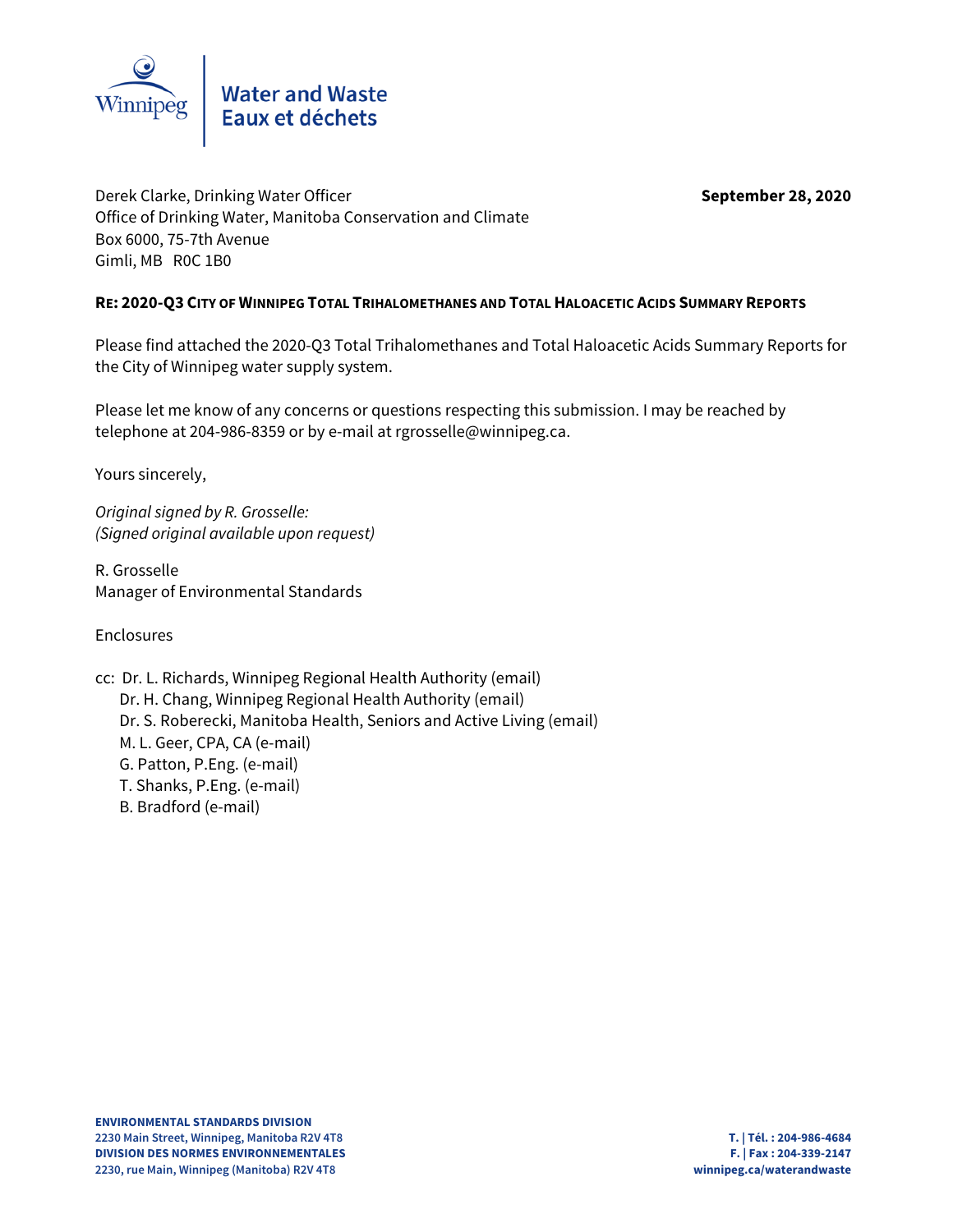

## **Environmental Standards Division**

## **Total Trihalomethanes Summary Report**

### **Reporting Period: Quarter 3 2020**

#### **License: PWS-09-412-01**

|                            | DISTRIBUTION SYSTEM THM RESULTS (ug/L) |       |       |       |       |       |
|----------------------------|----------------------------------------|-------|-------|-------|-------|-------|
| <b>ISAMPLE DATE</b>        | WC-12                                  | WC-06 | NW-05 | NE-09 | SE-07 | SW-08 |
| Monday, November 4, 2019   | 31.1                                   | 30.4  | 30.6  | 34.6  | 30.1  | 32.5  |
| Monday, February 10, 2020  | 35.1                                   | 34.8  | 31.3  | 35.3  | 31.4  | 35.3  |
| Monday, May 11, 2020       | 38.1                                   | 45.2  | 40.9  | 36.9  | 35.7  | 39.5  |
| Monday, August 10, 2020    | 78.9                                   | 60.9  | 59.3  | 61.7  | 60.3  | 63.2  |
| <b>RUNNING AVERAGE THM</b> | 45.8                                   | 42.8  | 40.5  | 42.1  | 39.4  | 42.6  |

#### **COMMENTS:**

### Methodology

Modified from EPA Method 5021A, "Volatile Organic Compounds in Various Sample Matrices Using Equilibrium Headspace Analysis", Revision 2, July 2014 and EPA Method 8260B, "Volatile Organic Compounds by Gas Chromatography/Mass Spectrometry (GC/MS)", Revision 3, August 2006.

| Compiled by:   | H.Demchenko        |  |
|----------------|--------------------|--|
| Approved by:   | <b>B.</b> Bradford |  |
| Date Compiled: | September 22, 2020 |  |